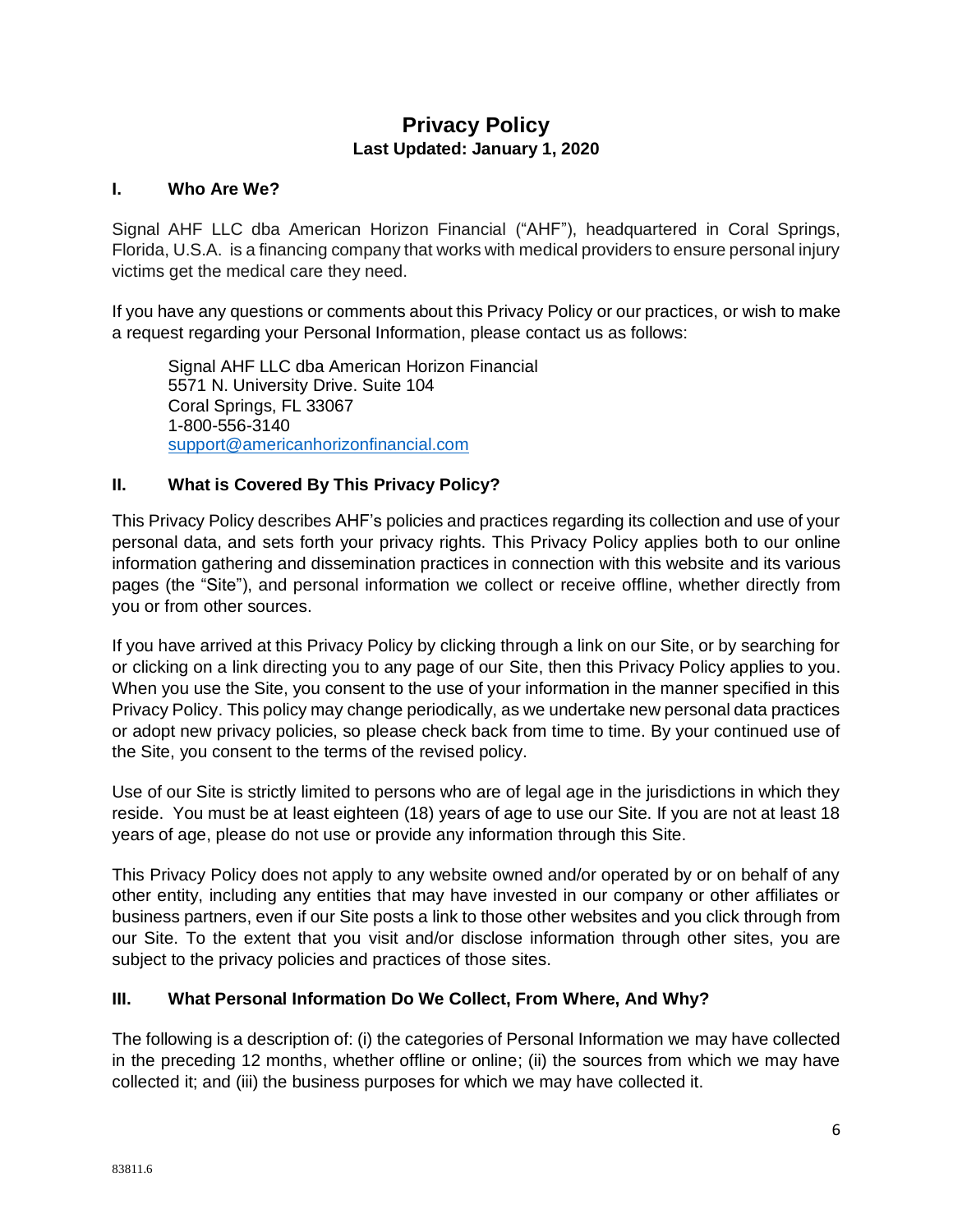## **A. Information we do NOT knowingly collect.**

We do not knowingly solicit, collect, or receive information from or about minors (under the age of eighteen) or persons residing outside the U.S.A.

### **B. Information that You provide to us directly.**

### *Through our Site or for Customer Service*

You may choose to voluntarily submit or otherwise disclose personal information to us (*e.g*., name, email address, phone number, and a personalized message about your inquiry), through the "Contact Us" feature on our Site, or through mail, e-mail, telephone, fax or electronically. If you initiate contact or correspond with us, we may keep a record of your contact information and correspondence, whether oral or written, and we reserve the right to use your contact information, and any other information that you provide to us in your message, to respond thereto or to offer customer service and attempt to resolve your request or inquiry.

If you wish to change or correct any information voluntarily submitted to us, please do so by contacting us in the manner described above.

### *When Making a Payment*

If you make a payment directly to us, we may collect your name, address, and bank account information. We use this information to process your payment(s).

### *When Applying for our Services or Creating an Account with Us*

You may submit information to us when you apply for services or products that we offer and/or create an account with us. This information typically includes your name, email address, address, phone number, employment information, and professional licensure information, . We use this information to establish your account with us and provide you with our services.

### *When Applying for a Job with Us*

You may choose to voluntarily submit information to us when you apply to work for us as an employee or independent contractor. This information typically includes your name, email address, address, phone number, resumé (including employment history, education information, skills, interests). We use this information to evaluate your application.

## **C. Information from Third Parties acting on your behalf.**

We may receive and maintain personal information (*e.g*., name, address, telephone number, email address, date of birth, social security number, insurance information, police reports, incident reports, EMS records, nature and history of injury, treatment and treatment history,) contained in communications with someone other than you, such as your spouse, power of attorney, authorized representative, or your attorney.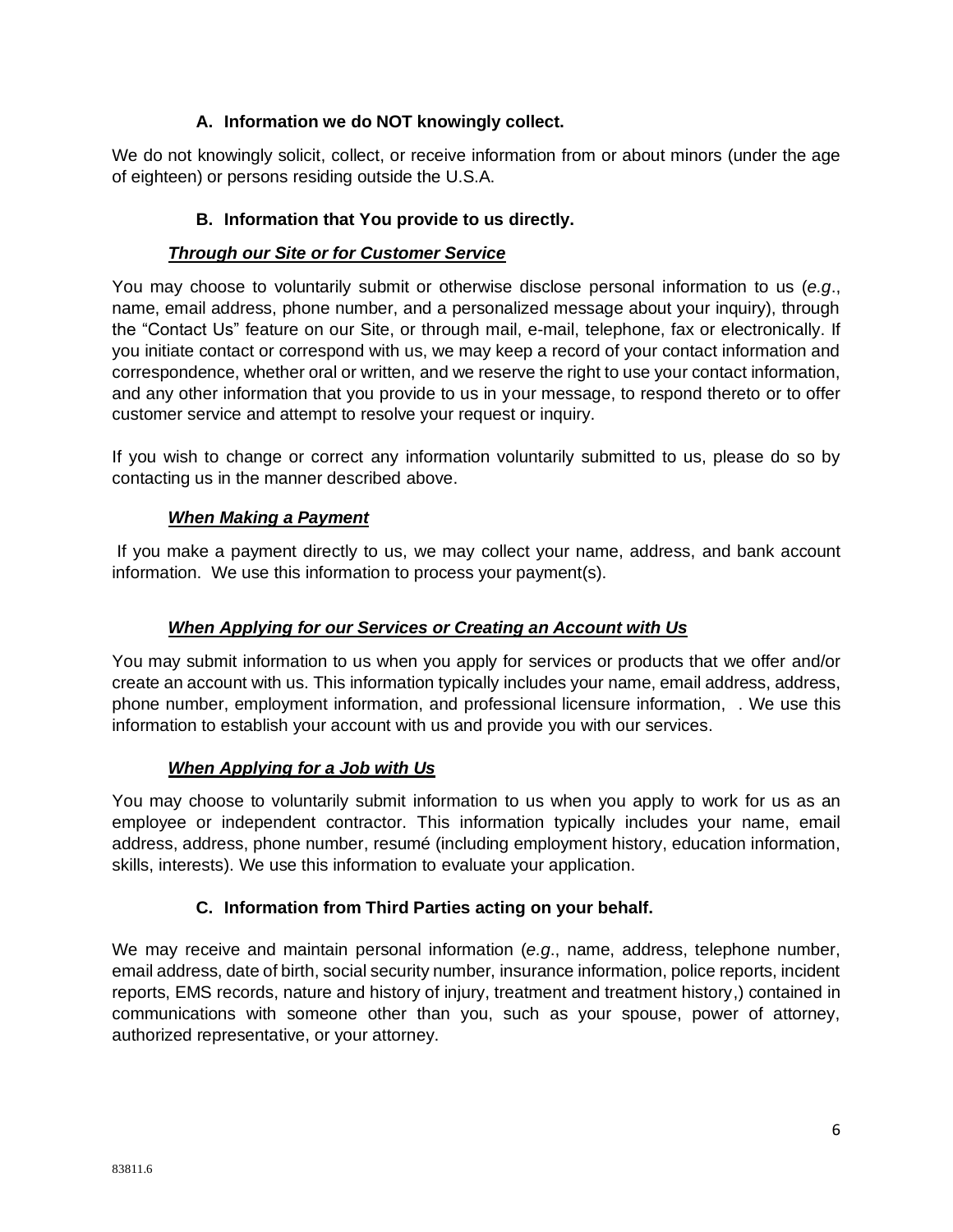## **D. Information we receive from Clients.**

We receive and maintain personal information contained in files of our clients, in our capacity as a service provider, including name, date of birth, address, email address, phone number, social security number, bank account information, insurance information, and medical history and treatment history.. We use this information to seek the collection and recovery of those accounts receivable and to fulfill our responsibilities to our clients in our role as a service provider.

# **E. Information we receive from Credit Reporting Bureaus.**

We receive and maintain Personal Information provided by one or more of the major Credit Reporting Bureaus. We use this information to evaluate applications and to evaluate medical providers and legal claims.

# **F. Information automatically collected by Use of this Site.**

As with most websites, our Site automatically collects certain information during a user's visit to the Site. The information may include internet protocol (IP) addresses, the location where the device is accessing the internet, browser type, operating system and other information about the usage of the Site, including a history of pages viewed. We use this information to improve the Site's design, estimate user volume and usage patterns, speed up searches, and improve the user experience by customizing options and recognizing return users. We may also use this information to help diagnose problems with our server and to administer our website, analyze trends, track visitor movements, and gather broad demographic information that assists us in identifying visitor preferences. More specifically:

# **(i) IP Address**

Each time you visit our Site, we may automatically collect your internet protocol (IP) address and the web page from which you came. In order to administer and optimize the Site for you and to diagnose and resolve potential issues with or security threats to our Site or to the company, we may use an IP address to help identify users and to gather broad demographic information about them.

## **(ii) Cookies, Pixel Tags, and Web Beacons**

Cookies (browser or flash) are small files that a site or its service provider transfers to your device through your web browser (if you allow) that enables the site's or service provider's systems to recognize your browser and capture and remember certain information. We use cookies to optimize Site functionality and improve a user's experience while navigating through the Site. Most or all browsers permit you to disable or reject cookies. You can do this by adjusting your preferences in the browser. **You can also click on the "Privacy and Cookies Policy" banner at the bottom of the Site and adjust Cookie Settings to accept or reject certain cookies used by our Site.**

Our Site may incorporate "pixel tags," "web beacons," or similar tracking technologies (collectively, "pixel tags") that track the actions of Site users. Pixel tags are used to collect information, such as the internet service provider, IP address, the type of browser software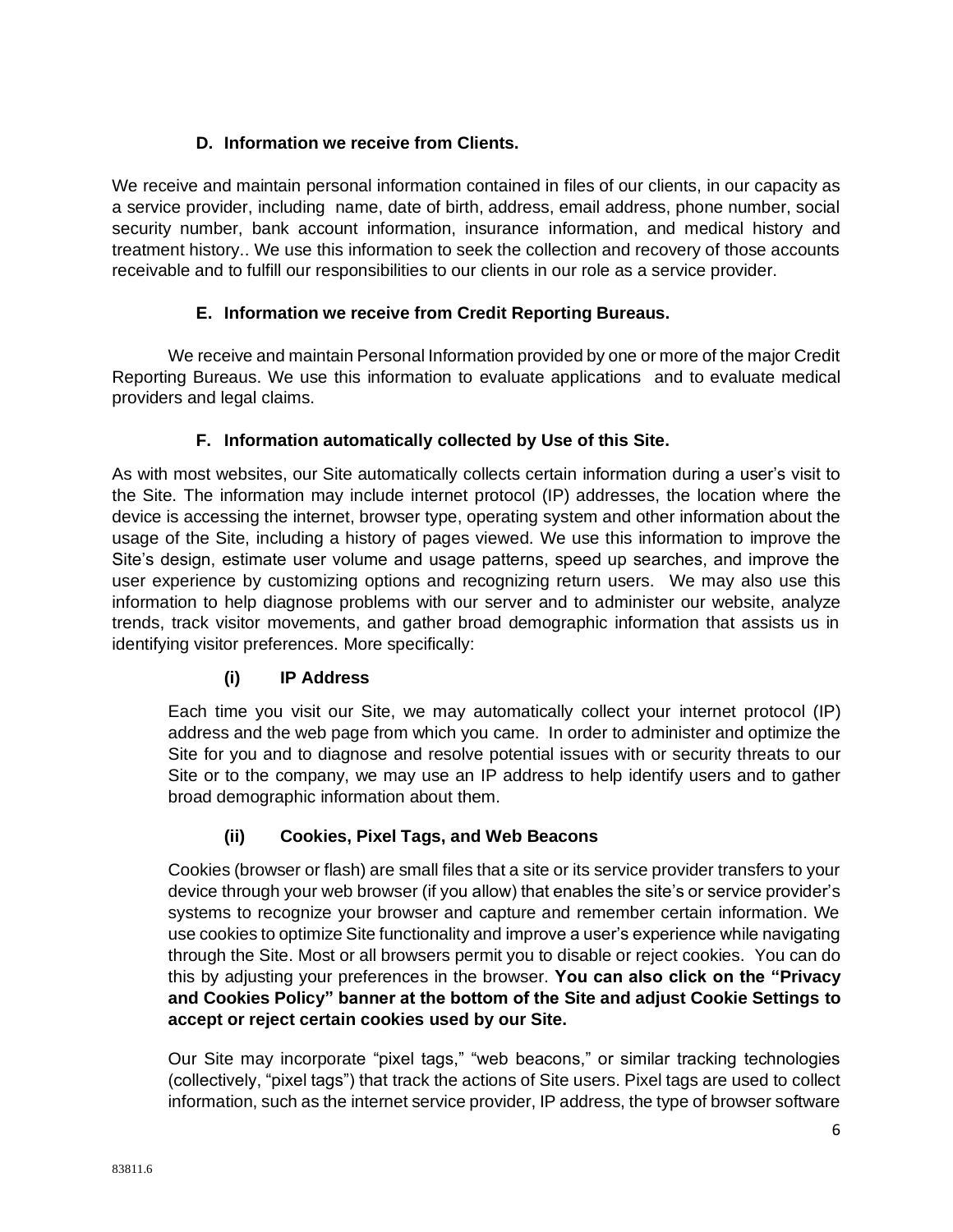and operating system being used, the date and time the Site is accessed, the website address, if any, from which a user linked directly to the Site and/or the website address, if any, to which the user travels from the Site and other similar traffic-related information.

We may aggregate information collected from Site visits by various users to help us improve the Site and the services that we provide through the Site.

# **(iii) Do Not Track**

Our Site tracks when visitors to our website enter through a marketing landing page. The Site also keeps a record of third party websites accessed when a user is on our Site and clicks on a hyperlink. But we do not track users to subsequent sites and do not serve targeted advertising to them.

## **(iv) Analytics Information**

Web servers for the Site may gather certain anonymous navigational information about where visitors go on our Site and information about the technical efficiencies of our Site and services. Anonymous information does not directly or indirectly identify, and cannot reasonably be used to identify, a particular individual. Examples of anonymous information may include certain information about the internet browser, domain type, service provider and IP address information collected through tracking technologies and aggregated or deidentified data. We use anonymous analytics information to operate, maintain, and provide to you the features and functionality of the Site.

We use Google Analytics ("GA") for aggregated, anonymized website traffic analysis. In order to track session usage, Google drops a cookie (\_ga) with a randomly-generated ClientID in a user's browser. This ID is anonymized and contains no identifiable information like email, phone number, name, etc. We also send Google IP Addresses. We use GA to track aggregated website behavior, such as what pages a user looked at, for how long, etc. This information helps us improve the user experience and determine Site effectiveness. You have the option to delete your ga cookies and/or install the Google [Analytics Opt-Out Browser Add-On](about:blank) (https://tools.google.com/dlpage/gaoptout).

## **IV. What Personal Information Do We Share With Others?**

## **A. We Do Not Sell Personal Information to Third Parties for their Own Use.**

We do not sell to third-parties for their own use any of your Personal Information. Except as described in this Privacy Policy, we also do not disclose to third-parties information about your visits to our Site. **Accordingly, there have been no sales of Personal Information to Third-Parties for their own use or further disclosure in the past twelve (12) months.**

We do not knowingly collect and do not, and will not, sell Personal Information of minors under 16 years of age without first obtaining affirmative authorization.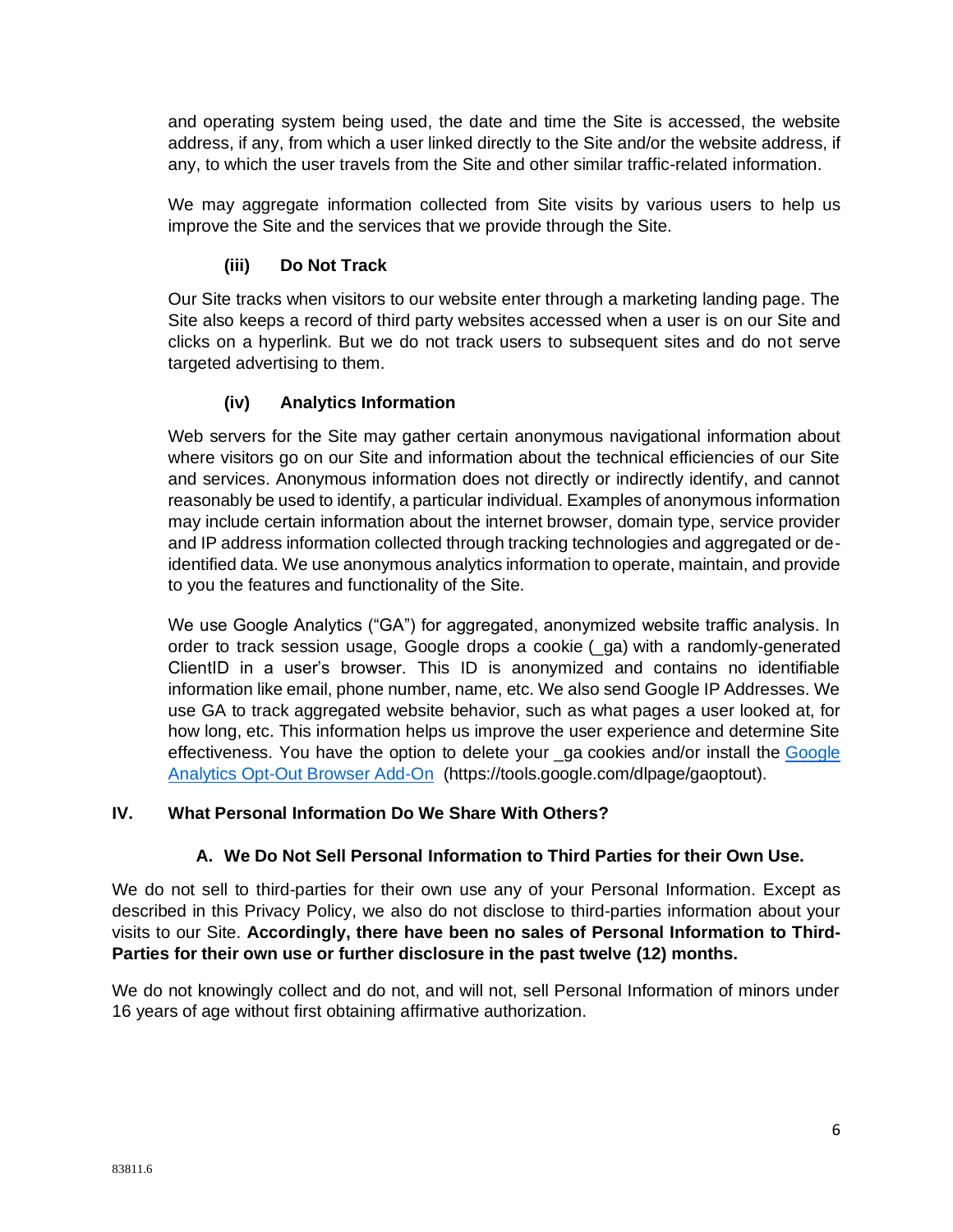## **B. Sharing Information with our Affiliates and Service Providers.**

We may share your non-public personal information and other information that we have collected with our affiliates and Service Providers.

Service Providers are persons and entities that we contract with to provide us a material service in connection with our business activities. Our Service Providers include law firms, accounting firms, accounts receivable management companies, technological support companies, and banks or other financial institutions.

In connection with providing business services to us, one or more of our Service Providers may have access to your non-public personal information. This personal information will not be used for any purpose other than as reasonably necessary to perform a business purpose that we authorize, and it will not be further used by the Service Provider or disclosed to any Third Party.

## **C. Sharing Information with our Investors.**

We may share your non-public personal information and other information that we have collected with entities that invest in our company. This information may include a name, address, phone number, address, e-mail address, date of birth, social security number, financial or banking information, credit information, account numbers, account balances, payment information, information contained on credit, service, or product applications, insurance applications or claims, etc.

An investor may have access to, receive, or use this information for purposes of auditing, risk management, and in connection with the shared services the investor offers to us as a portfolio company, including accounting, legal, capital markets, data analytics, human resources, information technology and marketing services.

# **D. Sharing Personal Information at Your Direction.**

We may share your personal information with Third Parties to whom you authorize us in advance to intentionally disclose to or allow to use your personal information in connection with the services that we provide.

# **E. Sale of our Company or Company Assets.**

In the event of a sale, assignment, liquidation, or transfer of our assets or of any portion of our business, we reserve the right to transfer any and all information that we collect from individuals, or that we otherwise collect in connection with use of the Site, to unaffiliated third party purchasers.

# **F. Monitoring, Law Enforcement and Legal Requests.**

We reserve the right, at all times, to monitor, review, retain and/or disclose any information, including non-public personal information, as may be necessary to satisfy any applicable law, regulation, legal process or governmental request or to cooperate with or comply with requests from law enforcement and other authorities. We may also use such personal information if required to internally investigate fraud or when it is necessary to protect the Site, the company, our affiliates, or others.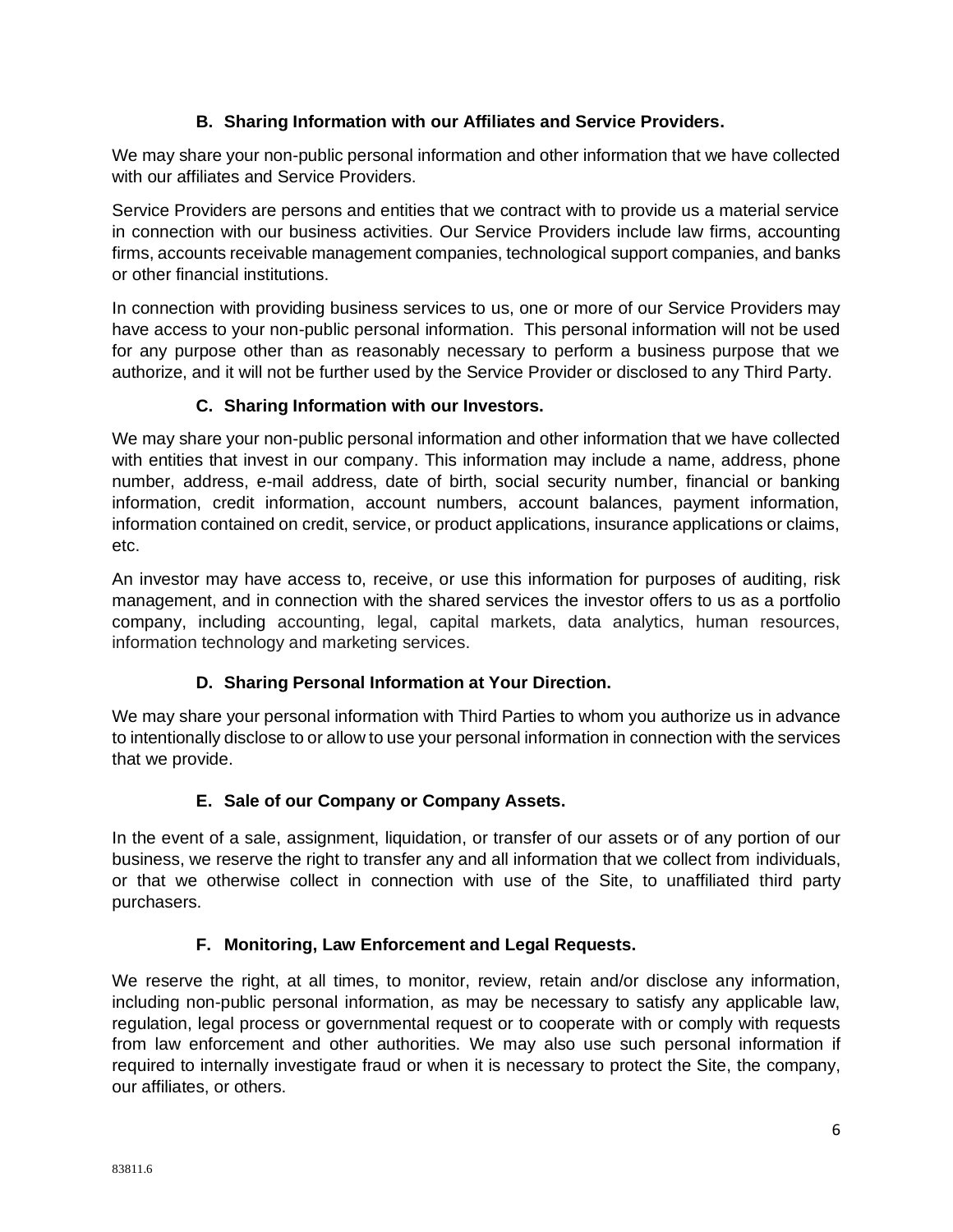## **G. Our Internal Use and Research**

We reserve the right to use and disclose de-identified information; anonymized information; aggregated information or publicly available information that has not been combined with nonpublic personal information for purposes including, but not limited to, our own internal use, data mining, and research.

### **V. How Do We Protect Personal Information?**

We take reasonable security procedures and practices appropriate to protect personal Information from loss, misuse, unauthorized access, disclosure, alteration and destruction. We maintain physical, electronic and procedural safeguards designed to protect against the unauthorized disclosure of personal information, and personal information is disposed of properly and securely utilizing industry standards. Our data security policies and practices are periodically reviewed and modified as necessary.

#### **VI. Terms of Use**

Please also visit our Terms section establishing the use, disclaimers, and limitations of liability governing the use of our Site.

### **\*\* THE INFORMATION BELOW APPLIES TO CALIFORNIA RESIDENTS \*\***

### **VII. Your Rights Under The California Consumer Privacy Act.**

### **A. The CCPA and "Personal Information."**

The California Consumer Privacy Act ("CCPA"), effective as of January 1, 2020, grants privacy rights to California consumers in connection with their Personal Information.

Personal Information ("PI") is "information that identifies, relates to, describes, is capable of being associated with, or could reasonably be linked, directly or indirectly, with a particular consumer or household." PI, as defined in the CCPA, does not include personal information that is already subject to sector-specific privacy laws, including the Health Insurance Portability and Accountability Act ("HIPAA"), a federal law that imposes requirements on certain entities to protect the privacy and handling of a patient's personal health information.

A consumer has rights regarding his/her PI when dealing with a covered business, including:

- A right to know what PI is collected, used, shared or sold by the business;
- A right to access PI collected and retained by the business;
- A right to require businesses and, by extension, their service providers, to delete PI, subject to certain exceptions;
- A right to opt-out of the business' sale of PI; and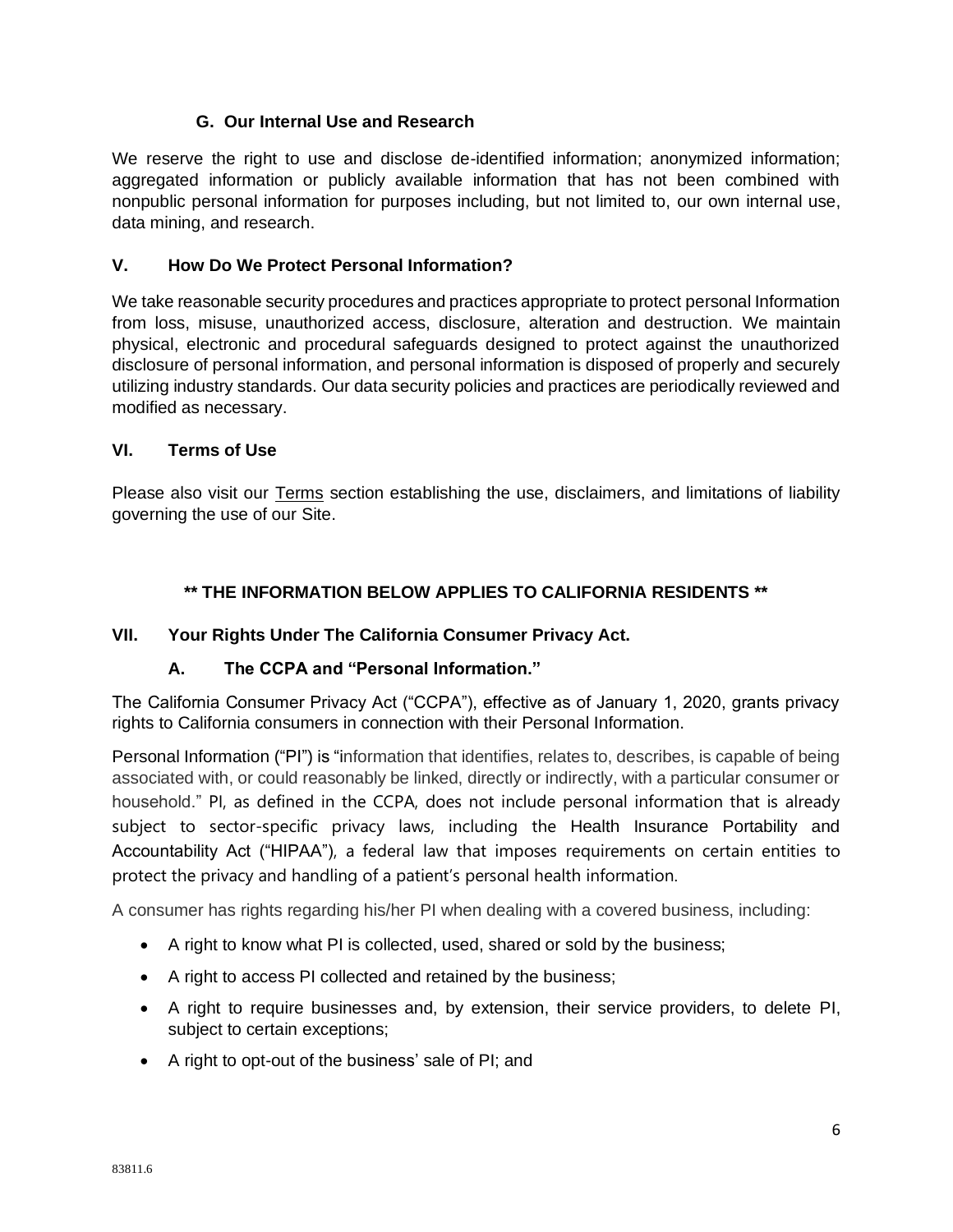• A right to non-discrimination in terms of pricing or service for choosing to exercise a privacy right under the CCPA.

## **B. Consumer Right to a Notice of Collection.**

A business subject to the CCPA must, at or before the point of collection of PI, inform a consumer as to the categories to be collected and the purposes for which it shall be used. A service provider that receives or collects PI on behalf of, or at the direction of, a covered business may not be required to provide a notice of collection.

## **C. Consumer Right to Know.**

A covered business must disclose in its privacy policy the PI it has collected, sold, or disclosed for a business purpose in the past 12 months.

**Collection**: A business must disclose the following in response to a verifiable request:

- The categories of PI the business has collected about the consumer;
- The categories of sources from which that PI was collected;
- The business or commercial purpose for collecting or selling PI;
- The categories of third parties with which the business shares PI; and
- The specific pieces of PI the business has collected about the consumer making the request;

**Sale**: A business that sells PI or discloses it for a business purpose must disclose, in response to a verifiable request, the following:

- The categories of PI collected about the individual consumer
- The categories of PI the business sold about the individual consumer, and the categories of third parties to which it was sold. Or, if the business has not sold any of the consumer's PI, it must state that fact.
- The categories of PI the business has disclosed about the individual consumer for a business purpose. Or, if the business has not disclosed the consumer's PI for a business purpose, it must state that fact.

## **D. Consumer Right to Delete Directed to a Covered Business.**

A California consumer has the right to request that a covered business delete his/her PI, subject to certain exceptions. Once a request is reasonably verified by the covered business, the PI requested to be deleted must be removed from the records held by that business. The business must also direct its Service Providers with whom the information was shared to also delete the information, unless it is subject to an exception.

A request to delete may be denied if retaining the information is necessary for the business or its Service Providers to:

1. Complete the transaction for which it collected the PI, provide a good or service requested by the consumer, take action reasonably anticipated within the context of the ongoing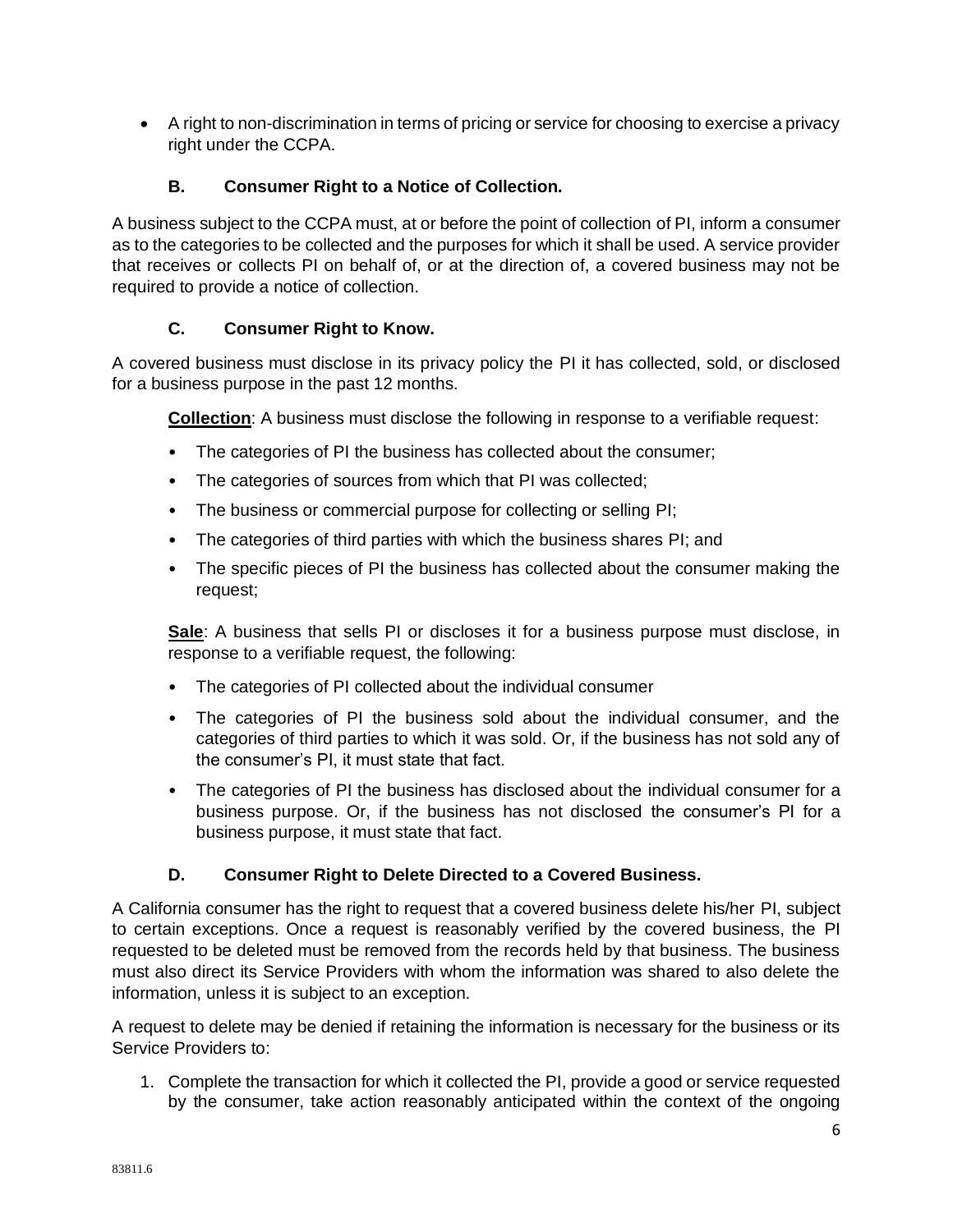business relationship with the consumer, or otherwise perform a contract with the consumer.

- 2. Detect security incidents, protect against malicious, deceptive, fraudulent, or illegal activity, or prosecute those responsible for such activities.
- 3. Debug products to identify and repair errors that impair existing intended functionality.
- 4. Exercise free speech, ensure the right of another consumer to exercise their free speech rights, or exercise another right provided for by law.
- 5. Comply with the California Electronic Communications Privacy Act (Cal. Penal Code § 1546 seq.).
- 6. Engage in public or peer-reviewed scientific, historical, or statistical research in the public interest that adheres to all other applicable ethics and privacy laws, when the information's deletion may likely render impossible or seriously impair the research's achievement, if you previously provided informed consent.
- 7. Enable solely internal uses that are reasonably aligned with consumer expectations based on the consumer's relationship with the business.
- 8. Comply with a legal obligation.
- 9. Make other internal and lawful uses of the information that are compatible with the context in which the consumer provided it.

# **E. Consumer Right to Non-Discrimination.**

A business must not discriminate against a consumer who exercises CCPA rights. A business may charge different prices or provide a different quality of goods or services, but only if the difference is reasonably related to the value provided to the consumer by the consumer's data. A business may offer financial incentives to a consumer for the collection, sale, or deletion of personal information on a prior, opt-in consent basis.

## **F. Consumer Right to Opt-Out.**

A covered business that sells PI to third parties must provide notice to consumers and clearly inform them of the right to opt out of the sale. A business that sells PI also must provide a "Do Not Sell My Personal Information" link on its internet homepage that links to a webpage that enables the consumer to opt out of the sale of his or her PI.

A business is prohibited from selling the PI of a consumer the business knows is less than 16 years of age, unless (for a child between 13 and 16 years of age) the child has affirmatively authorized the sale or (for a child less than 13 years of age) the child's parent or guardian has affirmatively authorized the sale.

## **G. Privacy Policy Requirements.**

A covered business must include the following in its online privacy policy, which should be updated every 12 months:

- A description of consumer CCPA rights, including the right to opt out of the sale of PI and a separate link to a "Do Not Sell My Personal Information" internet webpage if the business sells PI;
- The method(s) by which a CCPA request can be submitted; and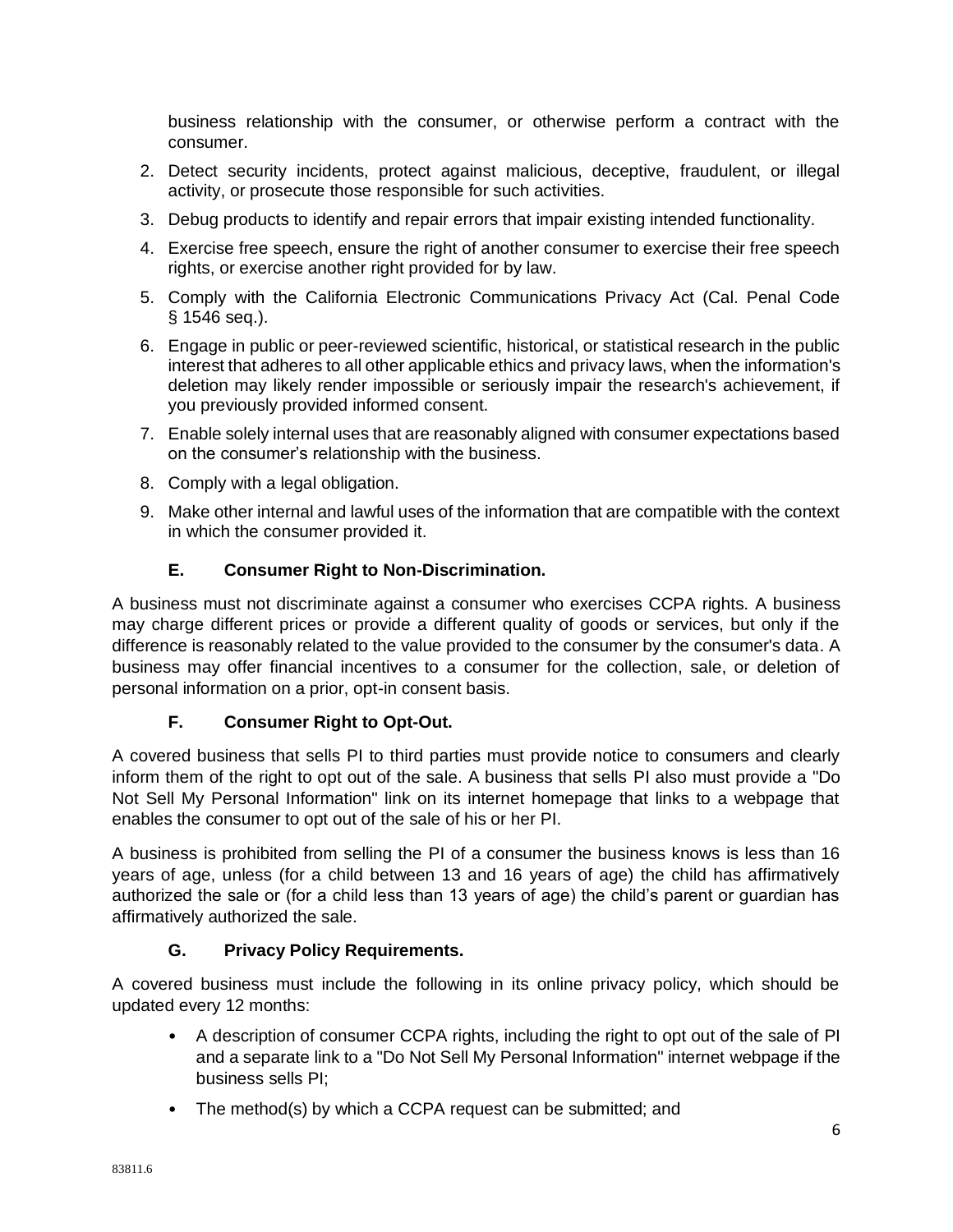• A list of the categories of PI the business has collected, sold, or disclosed for a business purpose in the preceding 12 months.

### **VIII. How Do I Make a CCPA Request?**

### **A. Instructions For Submitting a Request.**

If you are a California consumer and wish to make a CCPA request to us, you may submit your request using one of the following methods:

**Fill out a Form on our Website:** https://americanhorizonfinancial.com/PrivacyRequests/

### **Call us, Toll-Free, at:** 1-877-201-1125

We will confirm receipt of your request within 10 days of receiving it. The confirmation will provide a ticket number for your request, information about how we will process and attempt to verify your request, and by when you should expect to receive a response.

Note that we are only required to respond to your request to know - for access or data portability – two times in any 12-month period.

We are required to keep records of your CCPA request for at least 24 months, including any assigned ticket number, the request date and nature of the request, the manner in which the request was made, the date and nature of our response, and the basis for the denial of the request if the request is denied in whole or in part.

## **B. We Need to Verify Your CCPA Request.**

We need to be reasonably sure that the person making the request regarding your PI is you, or a representative that you have authorized to make a request on your behalf.

We cannot respond to your request or provide you with PI if we cannot verify your identity or your authority to make a request on behalf another person. Accordingly, at the time you submit your request, we will request that you provide us certain information, such as your full name, date of birth, and address, that will allow us to attempt to reasonably verify you are either the person about whom we collected PI or an authorized representative of that person.

To the extent possible, we will not ask you for new PI to verify your request, but will instead attempt to use the verification data you provide to cross-check information available in existing records. If we are unable to verify your request without requesting new PI, we will delete that new information as soon as practical after processing your CCPA request, except as may be required to comply with the CCPA's request record retention requirements.

You are not required to create an account with us to verify your request. We will only use PI you provide for verification to attempt to verify your identify or your authority to make the request for another person.

Please note that certain requests require different levels of verification, depending on the sensitivity of the information at issue. For example, if you request to know the specific pieces of information we hold, and not just the categories, we will require, in addition to matching data points, your submission of a written declaration under penalty of perjury that you are the consumer whose PI is the subject of the request. In addition, certain pieces of information, such as a social